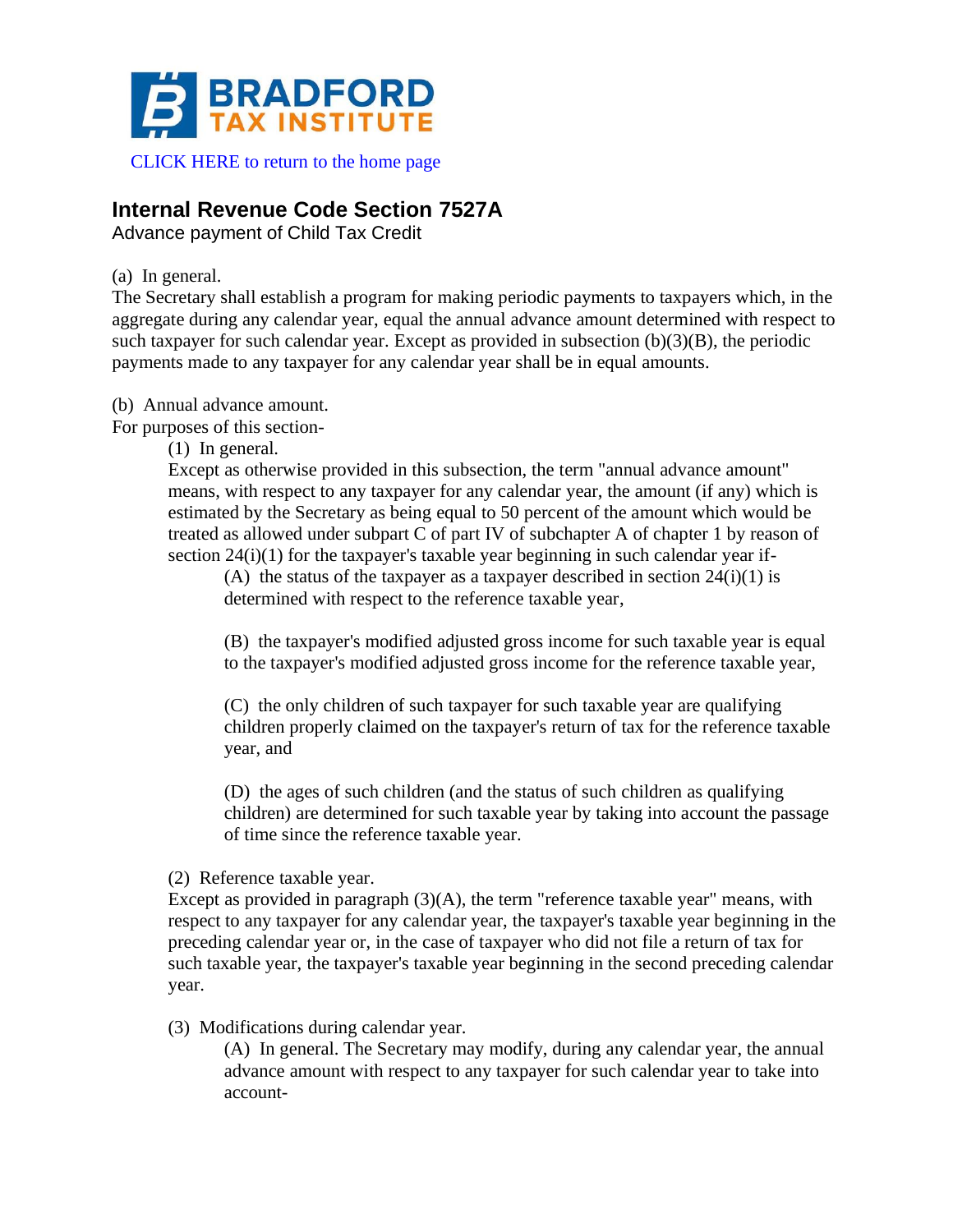(i) a return of tax filed by such taxpayer during such calendar year (and the taxable year to which such return relates may be taken into account as the reference taxable year), and

(ii) any other information provided by the taxpayer to the Secretary which allows the Secretary to determine payments under subsection (a) which, in the aggregate during any taxable year of the taxpayer, more closely total the Secretary's estimate of the amount treated as allowed under subpart C of part IV of subchapter A of chapter 1 by reason of section  $24(i)(1)$  for such taxable year of such taxpayer.

(B) Adjustment to reflect excess or deficit in prior payments. In the case of any modification of the annual advance amount under subparagraph (A), the Secretary may adjust the amount of any periodic payment made after the date of such modification to properly take into account the amount by which any periodic payment made before such date was greater than or less than the amount that such payment would have been on the basis of the annual advance amount as so modified.

(4) Determination of status.

If information contained in the taxpayer's return of tax for the reference taxable year does not establish the status of the taxpayer as being described in section 24(i)(1), the Secretary shall, for purposes of paragraph (1)(A), determine such status based on information known to the Secretary.

(5) Treatment of certain deaths.

A child shall not be taken into account in determining the annual advance amount under paragraph (1) if the death of such child is known to the Secretary as of the beginning of the calendar year for which the estimate under such paragraph is made.

(c) On-line information portal.

The Secretary shall establish an on-line portal which allows taxpayers to-

(1) elect not to receive payments under this section, and

(2) provide information to the Secretary which would be relevant to a modification under subsection (b)(3)(B) of the annual advance amount, including information regarding-

(A) a change in the number of the taxpayer's qualifying children, including by reason of the birth of a child,

- (B) a change in the taxpayer's marital status,
- (C) a significant change in the taxpayer's income, and
- (D) any other factor which the Secretary may provide.

(d) Notice of payments.

Not later than January 31 of the calendar year following any calendar year during which the Secretary makes one or more payments to any taxpayer under this section, the Secretary shall provide such taxpayer with a written notice which includes the taxpayer's taxpayer identity (as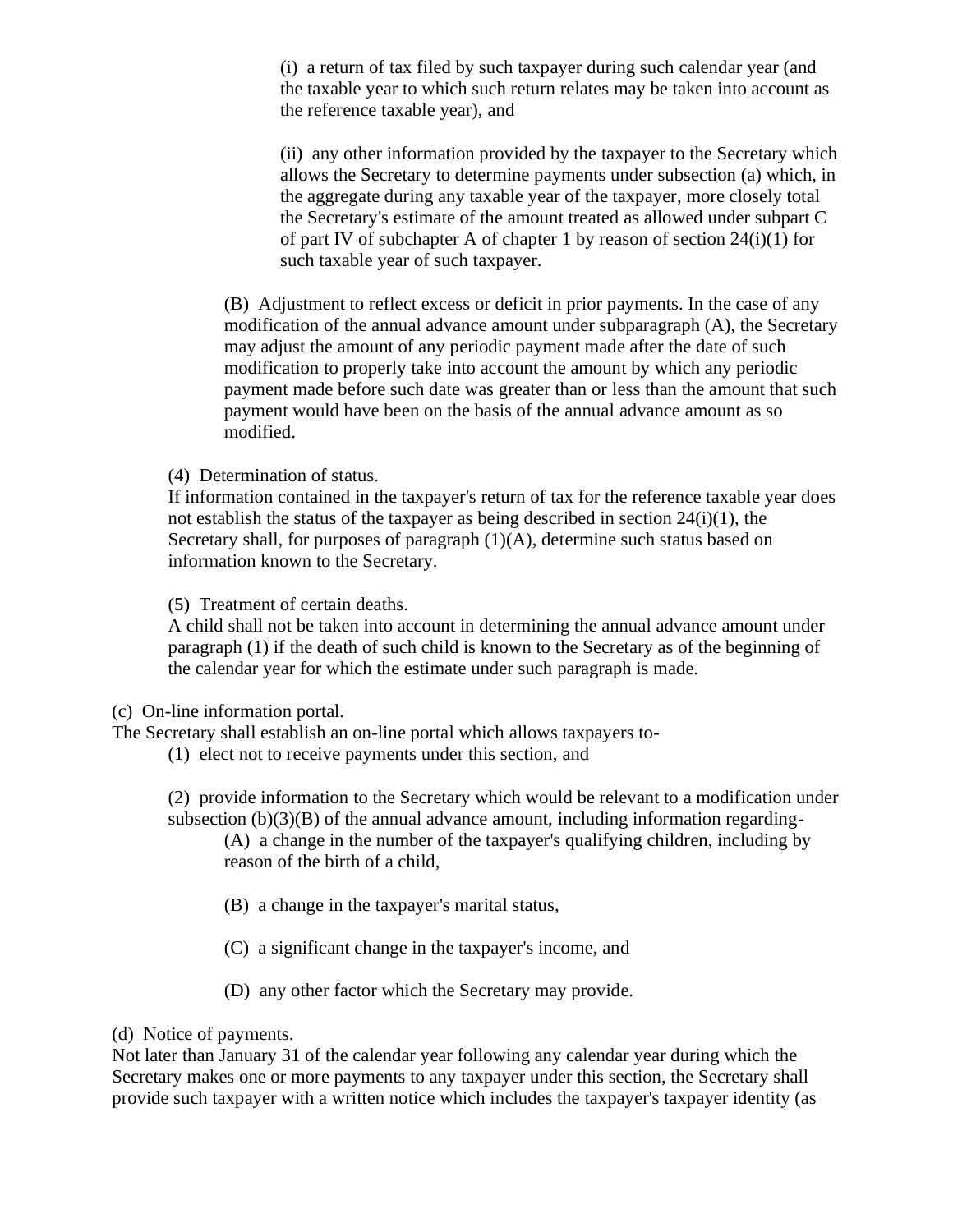defined in section 6103(b)(6)), the aggregate amount of such payments made to such taxpayer during such calendar year, and such other information as the Secretary determines appropriate.

(e) Administrative provisions.

(1) Application of electronic funds payment requirement.

The payments made by the Secretary under subsection (a) shall be made by electronic funds transfer to the same extent and in the same manner as if such payments were Federal payments not made under this title.

(2) Application of certain rules.

Rules similar to the rules of subparagraphs  $(B)$  and  $(C)$  of section 6428A(f)(3) shall apply for purposes of this section.

(3) Exception from reduction or offset.

Any payment made to any individual under this section shall not be-

(A) subject to reduction or offset pursuant to subsection  $(c)$ ,  $(d)$ ,  $(e)$ , or  $(f)$  of section 6402 or any similar authority permitting offset, or

(B) reduced or offset by other assessed Federal taxes that would otherwise be subject to levy or collection.

(4) Application of advance payments in the possessions of the United States.

(A) In general. The advance payment amount determined under this section shall be determined-

(i) by applying section  $24(i)(1)$  without regard to the phrase "or is a bona fide resident of Puerto Rico (within the meaning of section 937(a))", and

(ii) without regard to section  $24(k)(3)(C)(ii)(I)$ .

(B) Mirror code possessions. In the case of any possession of the United States with a mirror code tax system (as defined in section  $24(k)$ ), this section shall not be treated as part of the income tax laws of the United States for purposes of determining the income tax law of such possession unless such possession elects to have this section be so treated.

(C) Administrative expenses of advance payments.

(i) Mirror code possessions. In the case of any possession described in subparagraph (B) which makes the election described in such subparagraph, the amount otherwise paid by the Secretary to such possession under section  $24(k)(1)(A)$  with respect to taxable years beginning in 2021 shall be increased by \$300,000 if such possession has a plan, which has been approved by the Secretary, for making advance payments consistent with such election.

(ii) American Samoa. The amount otherwise paid by the Secretary to American Samoa under subparagraph (A) of section 24(k)(3) with respect to taxable years beginning in 2021 shall be increased by \$300,000 if the plan described in subparagraph (B) of such section includes a program,